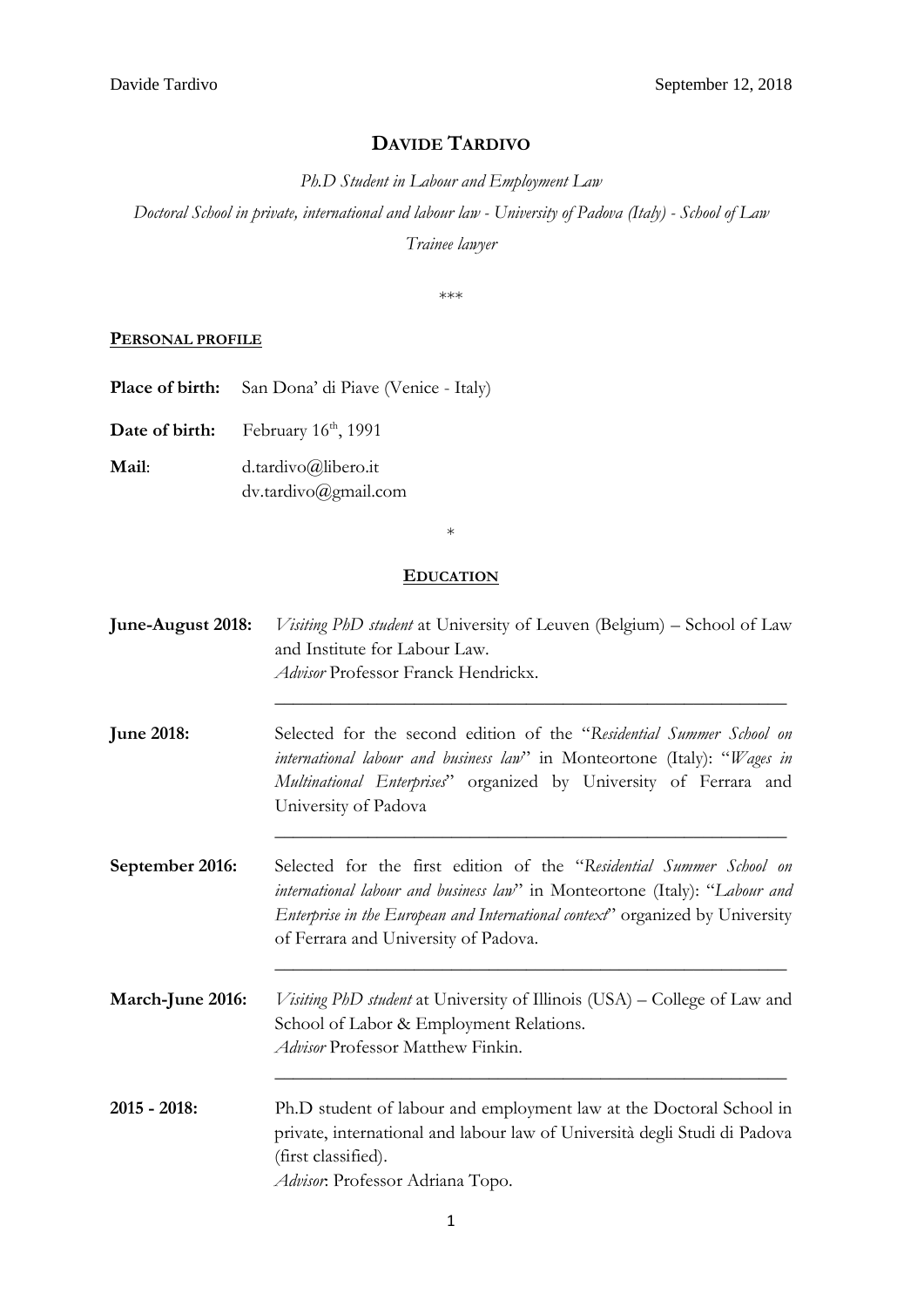My Ph.D research is focused on compensation and its functions from a both legal and organizational perspective of the firm. Other research areas are: protection of labour standards and workers' rights, collective bargaining at firm level.

**\_\_\_\_\_\_\_\_\_\_\_\_\_\_\_\_\_\_\_\_\_\_\_\_\_\_\_\_\_\_\_\_\_\_\_\_\_\_\_\_\_\_\_\_\_\_\_\_\_\_\_\_\_\_\_\_\_**

**2010-2015:** Master degree in Law at Università degli Studi di Padova – School of Law (final degree 108/110) with a dissertation on the legal aspects of collective bargaining at firm level: "*Collective bargaining at firm level: problems and perspectives after Fiat case*".

\*

## **PUBLICATIONS**

# **In Peer-reviewed Journals**

 *"Accesso alle prestazioni assistenziali e tensioni "universaliste" della giurisprudenza"* (*"Welfare benefits for migrant workers in recent Courts' statements)* published in *Argomenti di diritto del lavoro,* forthcoming.

**\_\_\_\_\_\_\_\_\_\_\_\_\_\_\_\_\_\_\_\_\_\_\_\_\_\_\_\_\_\_\_\_\_\_\_\_\_\_\_\_\_\_\_\_\_\_\_\_\_\_\_\_\_\_\_\_\_\_\_\_\_\_\_\_\_\_\_\_\_**

 *"Contrattazione collettiva e anormalità dell'offerta nel nuovo Codice dei Contratti pubblici"* ("*Collective bargaining and abnormally low tenders in the new Italian public procurement Code*") published in *Variazioni su temi di diritto del lavoro,* 2017, IV, pp. 1033 – 1062.

**\_\_\_\_\_\_\_\_\_\_\_\_\_\_\_\_\_\_\_\_\_\_\_\_\_\_\_\_\_\_\_\_\_\_\_\_\_\_\_\_\_\_\_\_\_\_\_\_\_\_\_\_\_\_\_\_\_\_\_\_\_\_\_\_\_\_\_\_\_**

 *"Libertà di espressione nel rapporto di lavoro: diritto di critica e di replica del lavoratore",* ("*Freedom of speech and employment contract: employee's right to critique and replay*") published in *La nuova Giurisprudenza civile commentata,* 2017, IX, pp. 1142 - 1152.

**\_\_\_\_\_\_\_\_\_\_\_\_\_\_\_\_\_\_\_\_\_\_\_\_\_\_\_\_\_\_\_\_\_\_\_\_\_\_\_\_\_\_\_\_\_\_\_\_\_\_\_\_\_\_\_\_\_\_\_\_\_\_\_\_\_\_\_\_\_**

 *"L'incompatibilità nel pubblico impiego privatizzato: tra sanzione disciplinare e decadenza"* ("*Incompatibility and disciplinary dismissal in public employment*") published in *Labor: il lavoro nel diritto,* 2017, V, pp. 583 - 597.

\*

### **INTERNATIONAL CONFERENCES AND INVITED PRESENTATIONS**

 **May 11th , 2018 – Venice (Ita)** Selected speaker for **Fifth International Seminar on International and Comparative Labour Law,** organized by the **International Society for Labour and Social Security Law (ISLSSL) - Young scholars' section** – "*The role of the State and Industrial Relations",*  presenting the paper: "*To the state and beyond. What role for the State in modern industrial relations?*".